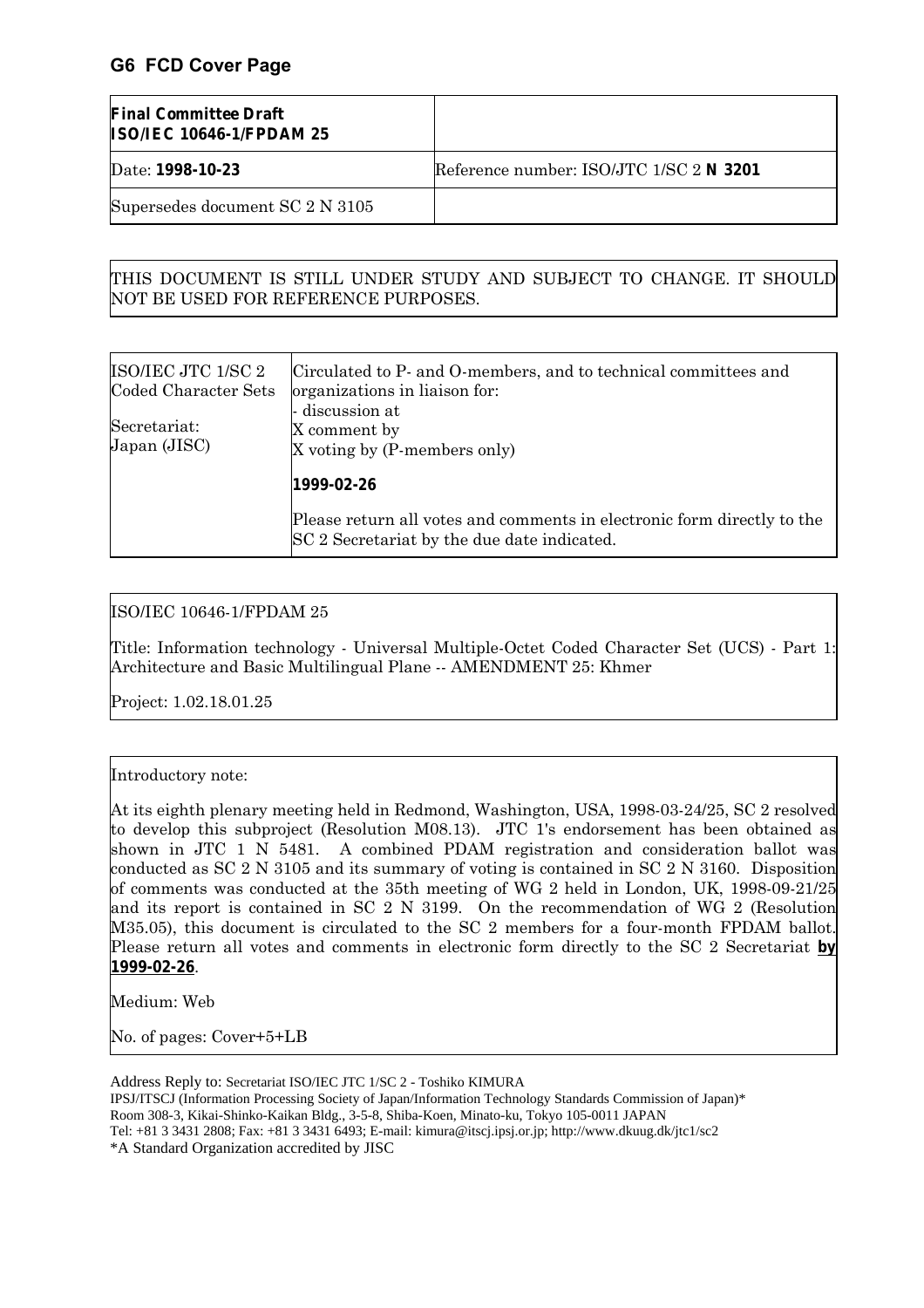# **Information technology — Universal Multiple-Octet Coded Character Set (UCS) —**

# **Part 1:** Architecture and Basic Multilingual Plane AMENDMENT 25: Khmer

# **Page 11, Clause 19**

In the list of Block names, after the entry OGHAM (see Amd. 20), insert a new entry as follows:

KHMER 1780-17FF

#### **Page 15, Clause 25, Figure 4 (see Amendment 5)**

In Figure 4, in the cross-hatched row 17, insert a zone corresponding to 1780-17FF containing the text:

# Khmer

centred on a white background.

**After page 75**

Add the following new tables titled:

# **Table 241 - Row 17: KHMER**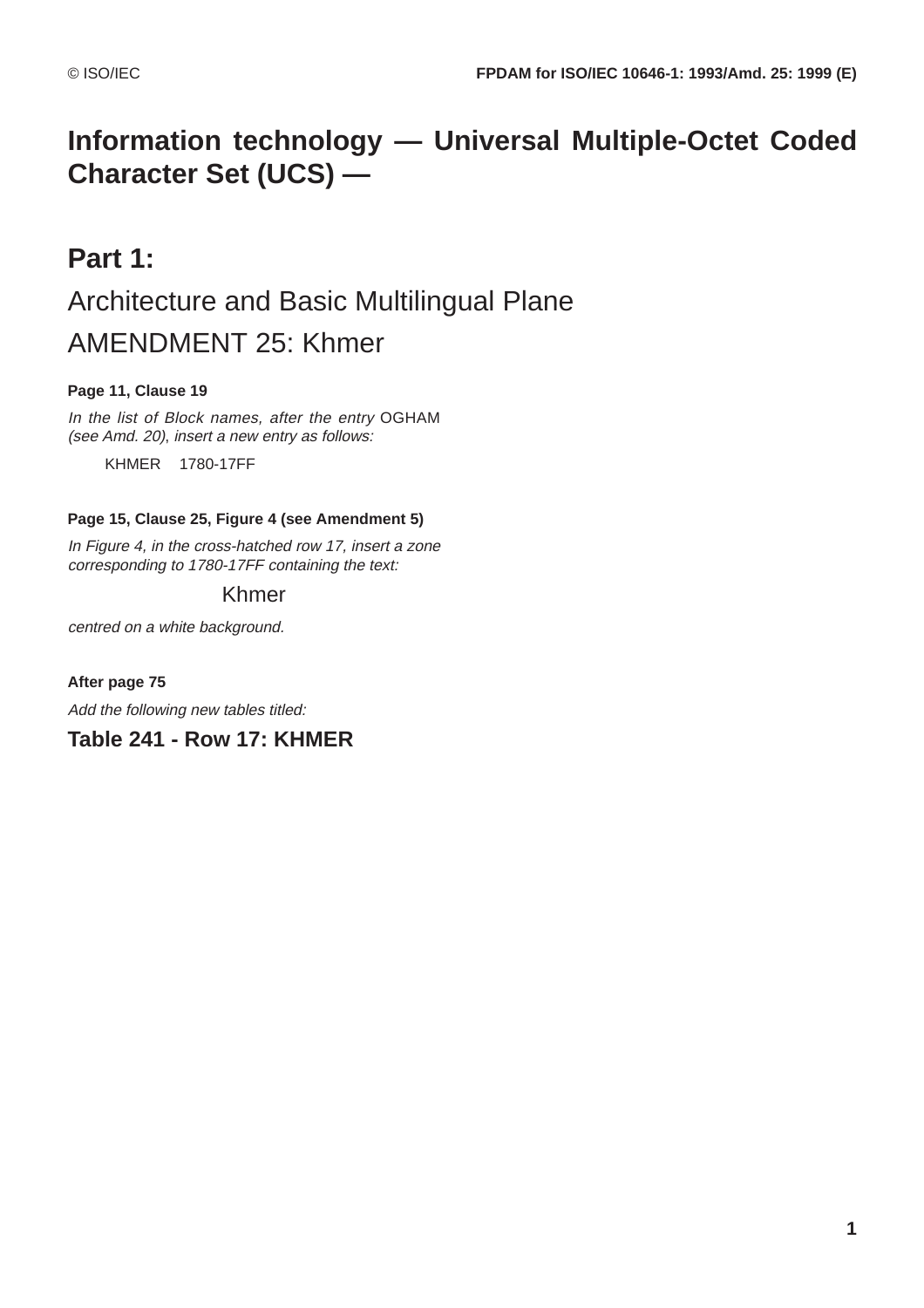|                         | 178                  | 179                                 | <b>17A</b>                                                  | 17B                                                                                        | <b>17C</b>                                                               | 17D                             | 17E                   | <b>17F</b> |
|-------------------------|----------------------|-------------------------------------|-------------------------------------------------------------|--------------------------------------------------------------------------------------------|--------------------------------------------------------------------------|---------------------------------|-----------------------|------------|
| 0                       | ក៊<br>128            | ថ<br>144                            | ហ<br>160                                                    | $\begin{matrix} 1 & 1 \\ 1 & 1 \end{matrix}$                                               | $\begin{bmatrix} 1 & 1 \\ 0 & 1 \\ \frac{1}{192} & 1 \end{bmatrix}$      | ر<br>$\bigcirc$<br>208          | O<br>224              | 240        |
| $\mathbf{1}$            | $\mathcal{Q}$<br>129 | $\mathbf{G}$                        | $\mathcal{G}$<br>161                                        | $\delta$<br>$\frac{177}{177}$                                                              | $\mathsf{c}$<br>$-193$                                                   | $\overline{\bigcirc}$<br>209    | $\mathfrak{D}$<br>225 | 241        |
| $\overline{2}$          | គ៊<br>130            | រ៊ែ<br>146                          | អ<br>162                                                    | G<br>$\frac{178}{1}$                                                                       | $\frac{1}{\beta}$                                                        | $\sum_{210}$                    | ២<br>226              | 242        |
| 3                       | U<br>$131$           | <u>ទ</u><br>147                     | Ħ<br>163                                                    | $\overline{\mathbf{g}}^{-}$<br>179                                                         | $\delta$<br>195                                                          | $\sum_{i=1}^{n}$<br>211         | ៣<br>227              | 243        |
| $\overline{\mathbf{4}}$ | ង<br><b>ង</b><br>132 | ប៌<br>148                           | <b>新</b><br>164                                             | $\overline{\Phi}$<br>180                                                                   | $\mathfrak{g}$<br>196                                                    | $\overline{\mathcal{L}}$<br>212 | <u>က္</u>             | 244        |
| 5                       | ប៊<br>133            | ផ<br>149                            | ត<br>165                                                    | $\mathbb{O}^{\mathbb{C}}$<br>181                                                           | $\mathfrak{g}$<br>197                                                    | ျ<br>213                        | ष्ठ<br>2<br>229       | 245        |
| 6                       | IJ<br>134            | $\boldsymbol{\mathsf{D}}$<br>150    | $\begin{bmatrix} 0 \\ 0 \\ \frac{166}{\hbar} \end{bmatrix}$ | ា                                                                                          | $\mathring{\circ}$<br>198                                                | $\frac{0}{0}$<br>214            | $\frac{1}{2}$<br>230  | 246        |
| $\overline{7}$          | ជ<br>135             | ີທີ<br>151                          | $\mathbf{Q}$<br>$\frac{167}{167}$                           | $\frac{182}{\bigcirc}$                                                                     | $\bigcirc_{\circ}^{\circ}$<br>199                                        | $\int$<br>215                   | <u>ต[</u><br>***      | 247        |
| 8                       | 的<br>136             | ម<br>152                            | $\widetilde{\mathbf{Q}}$<br>168                             | $\begin{array}{c}\n\frac{1}{183} \\ \hline\n\end{array}$                                   | $\circ$ :<br>200                                                         | ៘<br>216                        | $\mathbf{G}$          | 248        |
| $\boldsymbol{9}$        | $\int_{137}$         | LIS<br>153                          | $Q_{I}$<br>169                                              | $\frac{184}{\circ}$<br>$\frac{185}{1}$                                                     | $\frac{1}{\sqrt{1}}$<br>201                                              | $\circledcirc$<br>217           | ද්<br>233             | 249        |
| Α                       | ς<br>Σ<br>138        | $\mathfrak{g}$<br>154               | $\vec{g}$<br>170                                            | $\tilde{\epsilon}$<br>$\bigcirc$<br>186                                                    | $\tilde{\circ}$<br>202                                                   | <b>Ow</b><br>218                | 234                   | 250        |
| B                       | ឋ<br>139             | ល<br>155                            | $\underbrace{\mathbf{\hat{U}}}_{\text{171}}$                | ှ<br>187                                                                                   | ı<br>$\bigcirc$                                                          | Ĵ<br>219                        | 235                   | 251        |
| C                       | $\mathbf{z}$<br>140  | $\mathbf{\hat{d}}$<br>156           | $\mathbf{G}$                                                | ូ<br>188                                                                                   | $\frac{1}{203}$<br>$\frac{1}{204}$<br>$\frac{1}{205}$<br>$\frac{1}{205}$ | $\mathcal{S}$<br>220            | 236                   | 252        |
| D                       | 邸<br>141             | $\boldsymbol{\widetilde{p}}$<br>157 | $\sum_{\substack{173}}$                                     | $\bigcirc_{\scriptscriptstyle{189}}\bigcirc_{\scriptscriptstyle{\boldsymbol{\mathsf{M}}}}$ |                                                                          | 221                             | 237                   | 253        |
| E                       | ណ<br>142             | ឞ៝<br>158                           | $\sum_{\frac{174}{2}}$                                      | $\overline{\mathfrak{c}}$<br>190                                                           |                                                                          | 222                             | 238                   | 254        |
| F                       | ត<br>143             | வி<br>159                           | $\frac{1}{2}$<br>176                                        | $\mathfrak{g}^{\mathbb{Z}}$<br>191                                                         | $\frac{206}{\text{G}}$<br>$\bigcirc$<br>207                              | 223                             | 239                   | 255        |

 $G = 00$  $P = 00$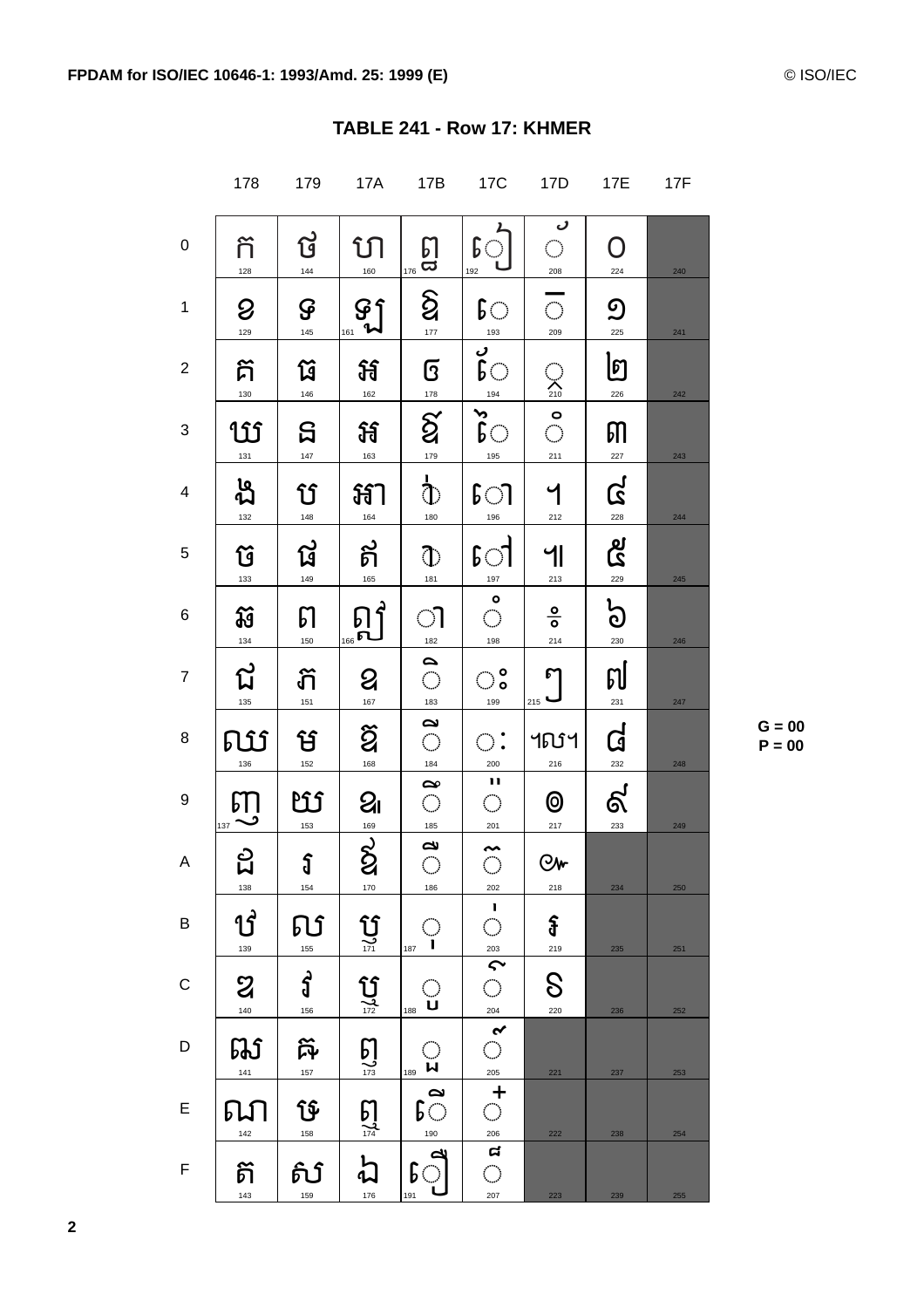# **TABLE 241 - Row 17: KHMER**

| dec                                                                                                                                                                                                                                                                                                                                                                                                                                                                                                                                                                                                                                         | hex                                                                                                                                                                                                                                                                                                                                                                                                                                                                                                                                                                                                                                                                                                                                                                                                                                                                                                                           | Name                                                                                                                                                                                                                                                                                                                                                                                                                                                                                                                                                                                                                                                                                                                                                                                                                                                                                                                                                                                                                                                                                                                                                                                                                                                                                                                                                                                                                                                                                                                                                                                                                                                                                                                                                                                                                                                                                                                                                                                                                                                                                                                                                          | dec                                                                                                                                                                                                                                                                           | hex                                                                                                                                                                                                                                                                                                                                                       | Name                                                                                                                                                                                                                                                                                                                                                                                                                                                                                                                                                                                                                                                                                                                                                                                                                                                                                                                                                                                                                                                                                                                                                                                                                                                                               |
|---------------------------------------------------------------------------------------------------------------------------------------------------------------------------------------------------------------------------------------------------------------------------------------------------------------------------------------------------------------------------------------------------------------------------------------------------------------------------------------------------------------------------------------------------------------------------------------------------------------------------------------------|-------------------------------------------------------------------------------------------------------------------------------------------------------------------------------------------------------------------------------------------------------------------------------------------------------------------------------------------------------------------------------------------------------------------------------------------------------------------------------------------------------------------------------------------------------------------------------------------------------------------------------------------------------------------------------------------------------------------------------------------------------------------------------------------------------------------------------------------------------------------------------------------------------------------------------|---------------------------------------------------------------------------------------------------------------------------------------------------------------------------------------------------------------------------------------------------------------------------------------------------------------------------------------------------------------------------------------------------------------------------------------------------------------------------------------------------------------------------------------------------------------------------------------------------------------------------------------------------------------------------------------------------------------------------------------------------------------------------------------------------------------------------------------------------------------------------------------------------------------------------------------------------------------------------------------------------------------------------------------------------------------------------------------------------------------------------------------------------------------------------------------------------------------------------------------------------------------------------------------------------------------------------------------------------------------------------------------------------------------------------------------------------------------------------------------------------------------------------------------------------------------------------------------------------------------------------------------------------------------------------------------------------------------------------------------------------------------------------------------------------------------------------------------------------------------------------------------------------------------------------------------------------------------------------------------------------------------------------------------------------------------------------------------------------------------------------------------------------------------|-------------------------------------------------------------------------------------------------------------------------------------------------------------------------------------------------------------------------------------------------------------------------------|-----------------------------------------------------------------------------------------------------------------------------------------------------------------------------------------------------------------------------------------------------------------------------------------------------------------------------------------------------------|------------------------------------------------------------------------------------------------------------------------------------------------------------------------------------------------------------------------------------------------------------------------------------------------------------------------------------------------------------------------------------------------------------------------------------------------------------------------------------------------------------------------------------------------------------------------------------------------------------------------------------------------------------------------------------------------------------------------------------------------------------------------------------------------------------------------------------------------------------------------------------------------------------------------------------------------------------------------------------------------------------------------------------------------------------------------------------------------------------------------------------------------------------------------------------------------------------------------------------------------------------------------------------|
| 128<br>129<br>130<br>131<br>132<br>133<br>134<br>135<br>136<br>137<br>138<br>139<br>140<br>141<br>142<br>143<br>144<br>145<br>146<br>147<br>148<br>149<br>150<br>151<br>152<br>153<br>154<br>155<br>156<br>157<br>158<br>159<br>160<br>161<br>162<br>163<br>164<br>165<br>166<br>167<br>168<br>169<br>170<br>171<br>172<br>173<br>174<br>175<br>176<br>177<br>178<br>179<br>180<br>181<br>182<br>183<br>184<br>185<br>186<br>187<br>188<br>189<br>190<br>191<br>192<br>193<br>194<br>195<br>196<br>197<br>198<br>199<br>200<br>201<br>202<br>203<br>204<br>205<br>206<br>207<br>208<br>209<br>210<br>211<br>212<br>213<br>214<br>215<br>216 | 80<br>81<br>82<br>83<br>84<br>85<br>86<br>87<br>88<br>89<br>8A<br>8B<br>8C<br>8D<br>8E<br>8F<br>90<br>91<br>92<br>93<br>94<br>95<br>96<br>97<br>98<br>99<br><b>9A</b><br>9Β<br>9C<br>9D<br>9E<br>9F<br>A <sub>0</sub><br>A1<br>A <sub>2</sub><br>A <sub>3</sub><br>A4<br>A <sub>5</sub><br>A6<br>A7<br>A8<br>A <sub>9</sub><br>AA<br>AB<br>AC<br>AD<br>AE<br>AF<br>B <sub>0</sub><br><b>B1</b><br>B <sub>2</sub><br>B <sub>3</sub><br><b>B4</b><br>B <sub>5</sub><br>B <sub>6</sub><br>B7<br>B <sub>8</sub><br>B <sub>9</sub><br><b>BA</b><br>ВB<br>BC<br><b>BD</b><br><b>BE</b><br><b>BF</b><br>C <sub>0</sub><br>C1<br>C <sub>2</sub><br>C <sub>3</sub><br>C <sub>4</sub><br>C <sub>5</sub><br>C <sub>6</sub><br>C7<br>C8<br>C <sub>9</sub><br>CA<br><b>CB</b><br>CС<br>CD<br>CE<br><b>CF</b><br>D <sub>0</sub><br>D <sub>1</sub><br>D <sub>2</sub><br>D <sub>3</sub><br>D <sub>4</sub><br>D <sub>5</sub><br>D6<br>D7<br>D8 | KHMER LETTER KA<br>KHMER LETTER KHA<br>KHMER LETTER KO<br>KHMER LETTER KHO<br>KHMER LETTER NGO<br>KHMER LETTER CA<br>KHMER LETTER CHA<br>KHMER LETTER CO<br>KHMER LETTER CHO<br>KHMER LETTER NYO<br>KHMER LETTER DA<br>KHMER LETTER TTHA<br>KHMER LETTER DO<br>KHMER LETTER TTHO<br>KHMER LETTER NNO<br>KHMER LETTER TA<br>KHMER LETTER THA<br>KHMER LETTER TO<br>KHMER LETTER THO<br>KHMER LETTER NO<br>KHMER LETTER BA<br>KHMER LETTER PHA<br>KHMER LETTER PO<br>KHMER LETTER PHO<br>KHMER LETTER MO<br>KHMER LETTER YO<br>KHMER LETTER RO<br>KHMER LETTER LO<br>KHMER LETTER VO<br>KHMER LETTER SHA<br>KHMER LETTER SSO<br>KHMER LETTER SA<br>KHMER LETTER HA<br>KHMER LETTER LA<br>KHMER LETTER QA<br>KHMER INDEPENDENT VOWEL QAQ<br>KHMER INDEPENDENT VOWEL QAA<br>KHMER INDEPENDENT VOWEL QI<br>KHMER INDEPENDENT VOWEL QII<br>KHMER INDEPENDENT VOWEL QU<br>KHMER INDEPENDENT VOWEL QUK<br>KHMER INDEPENDENT VOWEL QUU<br>KHMER INDEPENDENT VOWEL QUUV<br>KHMER INDEPENDENT VOWEL RY<br>KHMER INDEPENDENT VOWEL RYY<br>KHMER INDEPENDENT VOWEL LY<br>KHMER INDEPENDENT VOWEL LYY<br>KHMER INDEPENDENT VOWEL QE<br>KHMER INDEPENDENT VOWEL QAI<br>KHMER INDEPENDENT VOWEL QOO TYPE ONE<br>KHMER INDEPENDENT VOWEL QOO TYPE TWO<br>KHMER INDEPENDENT VOWEL QAU<br>KHMER VOWEL INHERENT AQ<br>KHMER VOWEL INHERENT AA<br>KHMER VOWEL SIGN AA<br>KHMER VOWEL SIGN I<br>KHMER VOWEL SIGN II<br>KHMER VOWEL SIGN Y<br>KHMER VOWEL SIGN YY<br>KHMER VOWEL SIGN U<br>KHMER VOWEL SIGN UU<br>KHMER VOWEL SIGN UA<br>KHMER VOWEL SIGN OE<br>KHMER VOWEL SIGN YA<br>KHMER VOWEL SIGN IE<br>KHMER VOWEL SIGN E<br>KHMER VOWEL SIGN AE<br>KHMER VOWEL SIGN AI<br>KHMER VOWEL SIGN OO<br>KHMER VOWEL SIGN AU<br>KHMER SIGN NIKAHIT<br>KHMER SIGN REAHMUK<br>KHMER SIGN YUUKALEAPINTU<br>KHMER SIGN MUUSIKATOAN<br>KHMER SIGN TRIISAP<br>KHMER SIGN BANTOC<br>KHMER SIGN ROBAT<br>KHMER SIGN TOANDAKHIAT<br>KHMER SIGN KAKABAT<br>KHMER SIGN AHSDA<br>KHMER SIGN SAMYOK SANNYA<br>KHMER SIGN VIRIAM<br>KHMER SIGN COENG<br>KHMER SIGN BATHAMASAT<br>KHMER SIGN KHAN<br>KHMER SIGN BARIYOOSAN<br>KHMER SIGN CAMNUC PII KUUH<br>KHMER SIGN LEK TOO<br>KHMER SIGN BEYYAL | 217<br>218<br>219<br>220<br>221<br>222<br>223<br>224<br>225<br>226<br>227<br>228<br>229<br>230<br>231<br>232<br>233<br>234<br>235<br>236<br>237<br>238<br>239<br>240<br>241<br>242<br>243<br>244<br>245<br>246<br>247<br>248<br>249<br>250<br>251<br>252<br>253<br>254<br>255 | D9<br>DA<br>DB<br>DC<br>DD<br>DE<br>DF<br>E0<br>E1<br>E <sub>2</sub><br>E <sub>3</sub><br>E4<br>E5<br>E6<br>E7<br>E <sub>8</sub><br>E9<br>EA<br>EB<br>EC<br>ED<br>EE<br>EF<br>F <sub>0</sub><br>F1<br>F <sub>2</sub><br>F <sub>3</sub><br>F <sub>4</sub><br>F <sub>5</sub><br>F6<br>F7<br>F8<br>F <sub>9</sub><br>FA<br>FB<br>FC<br><b>FD</b><br>FE<br>FF | KHMER SIGN PHNAEK MUAN<br>KHMER SIGN KOOMUUT<br>KHMER CURRENCY SYMBOL RIEL<br>KHMER SIGN AVAKRAHASANYA<br>(This position shall not be used)<br>(This position shall not be used)<br>(This position shall not be used)<br>KHMER DIGIT ZERO<br>KHMER DIGIT ONE<br>KHMER DIGIT TWO<br>KHMER DIGIT THREE<br>KHMER DIGIT FOUR<br>KHMER DIGIT FIVE<br><b>KHMER DIGIT SIX</b><br>KHMER DIGIT SEVEN<br>KHMER DIGIT EIGHT<br>KHMER DIGIT NINE<br>(This position shall not be used)<br>(This position shall not be used)<br>(This position shall not be used)<br>(This position shall not be used)<br>(This position shall not be used)<br>(This position shall not be used)<br>(This position shall not be used)<br>(This position shall not be used)<br>(This position shall not be used)<br>(This position shall not be used)<br>(This position shall not be used)<br>(This position shall not be used)<br>(This position shall not be used)<br>(This position shall not be used)<br>(This position shall not be used)<br>(This position shall not be used)<br>(This position shall not be used)<br>(This position shall not be used)<br>(This position shall not be used)<br>(This position shall not be used)<br>(This position shall not be used)<br>(This position shall not be used) |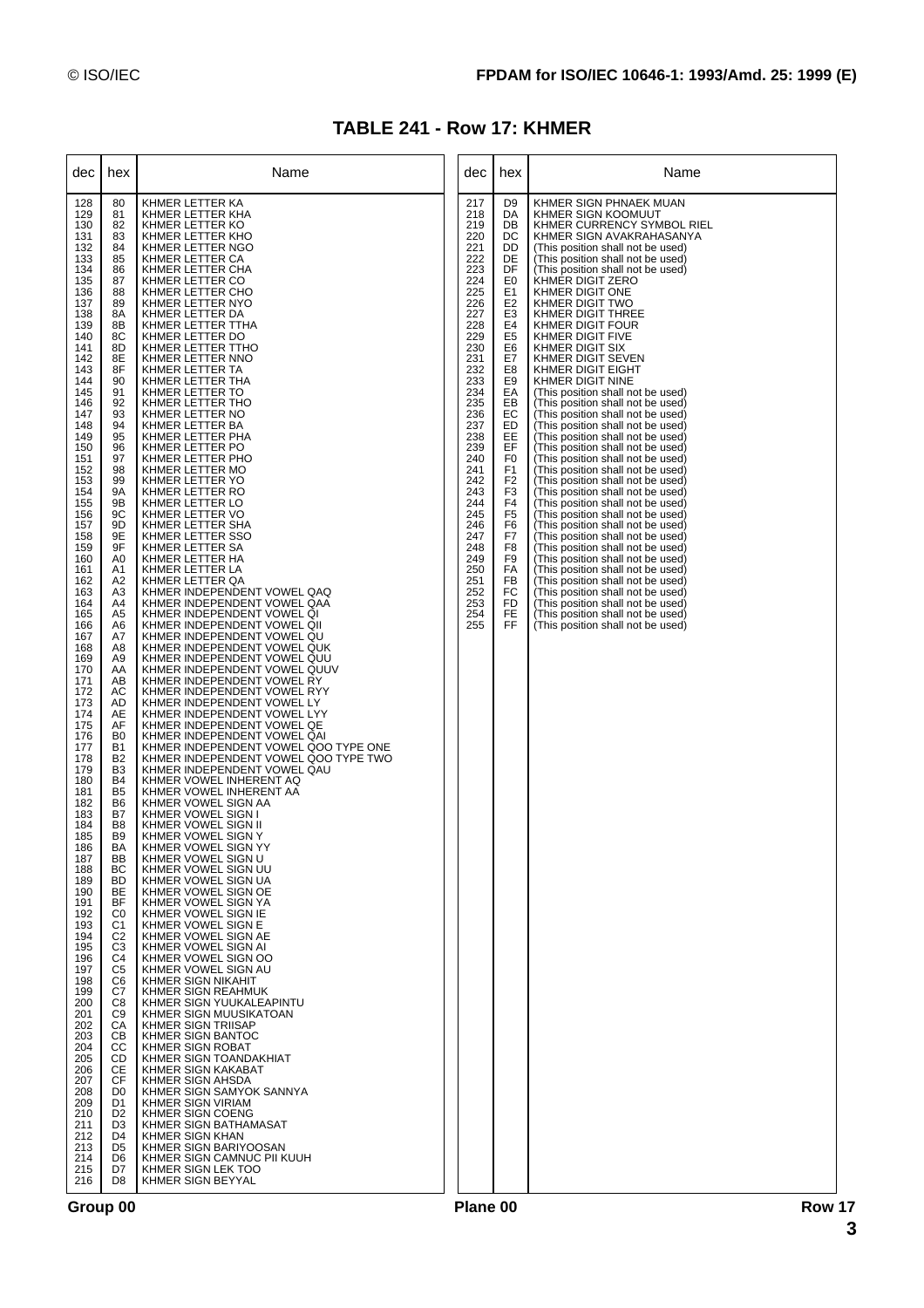#### **Page 700, Annex A**

In the list of collection numbers and names, insert a new line after 84 SINHALA (see Amd. 21) as follows:

88 KHMER 1780-17FF, 200C, 200D

#### **Page 703, Annex B**

In B.1, List of all combining characters, after the entry 0ECD LAO NIGGAHITA insert new entries, as shown below

| 17B4             | KHMER VOWEL INHERENT AQ  |
|------------------|--------------------------|
| 17B5             | KHMER VOWEL INHERENT AA  |
| 17B6             | KHMER VOWEL SIGN AA      |
| 17B7             | KHMER VOWEL SIGN I       |
| 17B8             | KHMER VOWEL SIGN II      |
| 17B9             | KHMER VOWEL SIGN Y       |
| 17BA             | KHMER VOWEL SIGN YY      |
| 17BB             | KHMER VOWEL SIGN U       |
| 17BC             | KHMER VOWEL SIGN UU      |
| 17BD             | KHMER VOWEL SIGN UA      |
| 17BE             | KHMER VOWEL SIGN OE      |
| 17BF             | KHMER VOWEL SIGN YA      |
| 17C0             | KHMER VOWEL SIGN IE      |
| 17C1             | KHMER VOWEL SIGN E       |
| 17C2             | KHMER VOWEL SIGN AE      |
| 17C3             | KHMER VOWEL SIGN AI      |
| 17C4             | KHMER VOWEL SIGN OO      |
| 17C5             | KHMER VOWEL SIGN AU      |
| 17C6             | KHMER SIGN NIKAHIT       |
| 17C7             | KHMER SIGN REAHMUK       |
| 17C8             | KHMER SIGN YUUKALEAPINTU |
| 17C9             | KHMER SIGN MUUSIKATOAN   |
| 17CA             | KHMER SIGN TRIISAP       |
| 17CB             | KHMER SIGN BANTOC        |
| 17 <sub>CC</sub> | KHMER SIGN ROBAT         |
| 17CD             | KHMER SIGN TOANDAKHIAT   |
| 17CE             | KHMER SIGN KAKABAT       |
| 17CF             | KHMER SIGN AHSDA         |
| 17D0             | KHMER SIGN SAMYOK SANNYA |
| 17D1             | KHMER SIGN VIRIAM        |
| 17D2             | <b>KHMER SIGN COENG</b>  |
| 17D3             | KHMER SIGN BATHAMASAT    |

#### **Page 730, Annex E**

After the entry 2328 KEYBOARD insert new entries, as shown below

| 17DB        | KHMER CURRENCY SYMBOL RIEL   |
|-------------|------------------------------|
| 17F8        | KHMER DIGIT EIGHT            |
| 17E5        | KHMER DIGIT FIVE             |
| 17E4        | KHMER DIGIT FOUR             |
| 17E9        | KHMER DIGIT NINE             |
| 17E1        | KHMER DIGIT ONE              |
| 17E7        | KHMER DIGIT SEVEN            |
| 17E6        | KHMER DIGIT SIX              |
| 17E3        | KHMER DIGIT THREE            |
| 17E2        | KHMER DIGIT TWO              |
| 17E0        | KHMER DIGIT ZERO             |
| 17AD        | KHMER INDEPENDENT VOWEL LY   |
| <b>17AE</b> | KHMER INDEPENDENT VOWEL I YY |
| 17A4        | KHMER INDEPENDENT VOWEL QAA  |
| 17B0        | KHMER INDEPENDENT VOWEL QAI  |
| 17A3        | KHMER INDEPENDENT VOWEL QAQ  |
| 17B3        | KHMER INDEPENDENT VOWEL OAU  |
| 17AF        | KHMER INDEPENDENT VOWEL QE   |
| 17A5        | KHMER INDEPENDENT VOWEL OI   |

17A6 KHMER INDEPENDENT VOWEL QII 17B1 KHMER INDEPENDENT VOWEL QOO TYPE ONE 17B2 KHMER INDEPENDENT VOWEL QOO TYPE TWO 17A7 KHMER INDEPENDENT VOWEL QU<br>17A8 KHMER INDEPENDENT VOWEL QUI KHMER INDEPENDENT VOWEL QUK 17A9 KHMER INDEPENDENT VOWEL QUU 17AA KHMER INDEPENDENT VOWEL QUUV<br>17AB KHMER INDEPENDENT VOWEL RY 17AB KHMER INDEPENDENT VOWEL RY<br>17AC KHMER INDEPENDENT VOWEL RY 17AC KHMER INDEPENDENT VOWEL RYY 1794 KHMER LETTER BA<br>1785 KHMER LETTER CA KHMER LETTER CA 1786 KHMER LETTER CHA 1788 KHMER LETTER CHO 1787 KHMER LETTER CO<br>178A KHMER LETTER DA 178A KHMER LETTER DA<br>178C KHMER LETTER DO KHMER LETTER DO 17A0 KHMER LETTER HA 1780 KHMER LETTER KA<br>1781 KHMER LETTER KH KHMER LETTER KHA 1783 KHMER LETTER KHO 1782 KHMER LETTER KO 17A1 KHMER LETTER LA 179B KHMER LETTER LO<br>1798 KHMER LETTER MC KHMER LETTER MO 1784 KHMER LETTER NGO<br>178E KHMER LETTER NNO KHMER LETTER NNO 1793 KHMER LETTER NO 1789 KHMER LETTER NYO 1795 KHMER LETTER PHA 1797 KHMER LETTER PHO<br>1796 KHMER LETTER PO KHMER LETTER PO 17A2 KHMER LETTER QA 179A KHMER LETTER RO 179F KHMER LETTER SA<br>179D KHMER LETTER SH 179D KHMER LETTER SHA<br>179E KHMER LETTER SSO KHMER LETTER SSO 178F KHMER LETTER TA 1790 KHMER LETTER THA 1792 KHMER LETTER THO<br>1791 KHMER LETTER TO 1791 KHMER LETTER TO<br>178B KHMER LETTER TTI 178B KHMER LETTER TTHA<br>178D KHMER LETTER TTHC 178D KHMER LETTER TTHO<br>179C KHMER LETTER VO KHMER LETTER VO 1799 KHMER LETTER YO<br>17CF KHMER SIGN AHSD. 17CF KHMER SIGN AHSDA<br>17DC KHMER SIGN AVAKR 17DC KHMER SIGN AVAKRAHASANYA<br>17CB KHMER SIGN BANTOC KHMER SIGN BANTOC 17D5 KHMER SIGN BARIYOOSAN 17D3 KHMER SIGN BATHAMASAT<br>17D8 KHMER SIGN BEYYAL KHMER SIGN BEYYAL 17D6 KHMER SIGN CAMNUC PII KUUH<br>17D2 KHMER SIGN COENG KHMER SIGN COENG 17CE KHMER SIGN KAKABAT 17D4 KHMER SIGN KHAN<br>17DA KHMER SIGN KOOM KHMER SIGN KOOMUUT 17D7 KHMER SIGN LEK TOO<br>17C9 KHMER SIGN MUUSIKA KHMER SIGN MUUSIKATOAN 17C6 KHMER SIGN NIKAHIT<br>17D9 KHMER SIGN PHNAEK 17D9 KHMER SIGN PHNAEK MUAN<br>17C7 KHMER SIGN REAHMUK KHMER SIGN REAHMUK 17CC KHMER SIGN ROBAT<br>17D0 KHMER SIGN SAMYC KHMER SIGN SAMYOK SANNYA 17CD KHMER SIGN TOANDAKHIAT 17CA KHMER SIGN TRIISAP 17D1 KHMER SIGN VIRIAM<br>17C8 KHMER SIGN YUUKA 17C8 KHMER SIGN YUUKALEAPINTU<br>17B5 KHMER VOWEL INHERENT AA KHMER VOWEL INHERENT AA 17B4 KHMER VOWEL INHERENT AQ 17B6 KHMER VOWEL SIGN AA 17C2 KHMER VOWEL SIGN AE 17C3 KHMER VOWEL SIGN AI 17C5 KHMER VOWEL SIGN AU 17C1 KHMER VOWEL SIGN E 17B7 KHMER VOWEL SIGN I